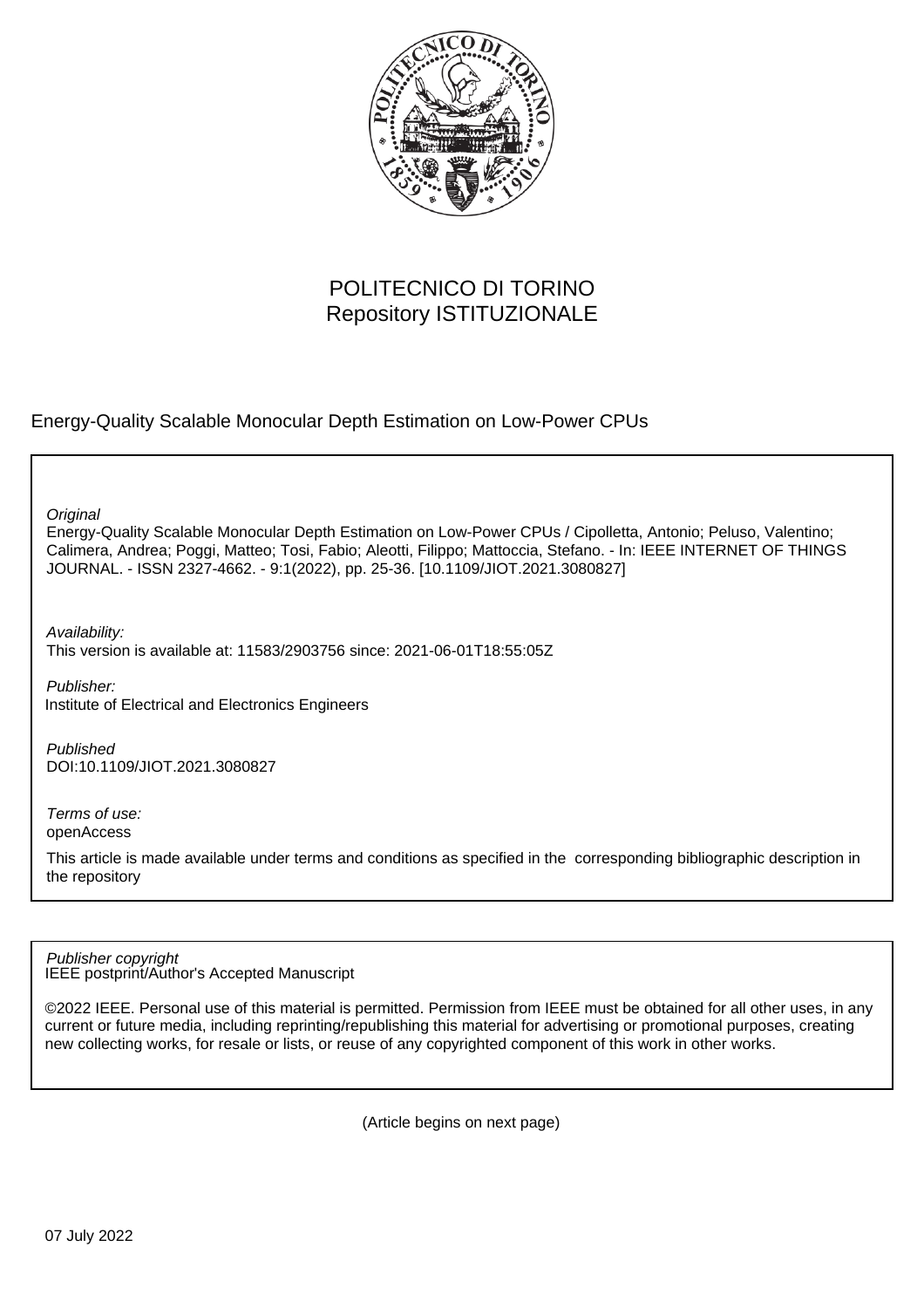Antonio Cipolletta, *Student Member, IEEE*, Valentino Peluso, *Member, IEEE*, Andrea Calimera, *Member, IEEE*, Matteo Poggi, *Member, IEEE*, Fabio Tosi, *Student Member, IEEE*, Filippo Aleotti, *Student Member, IEEE*, Stefano Mattoccia *Member, IEEE*

*Abstract*—The recent advancements in deep learning have demonstrated that inferring high-quality depth maps from a single image has become feasible and accurate thanks to Convolutional Neural Networks (CNNs), but how to process such compute- and memory-intensive models on portable and lowpower devices remains a concern. Dynamic energy-quality scaling is an interesting yet less explored option in this field. It can improve efficiency through opportunistic computing policies where performances are boosted only when needed, achieving on average substantial energy savings. Implementing such a computing paradigm encompasses the availability of a scalable inference model, which is the target of this work. Specifically, we describe and characterize the design of an Energy-Quality scalable Pyramidal Network (EQPyD-Net), a lightweight CNN capable of modulating at run time the computational effort with minimal memory resources. We describe the architecture of the network and the optimization flow, covering the important aspects that enable the dynamic scaling, namely, the optimized training procedures, the compression stage via fixedpoint quantization, and the code optimization for the deployment on commercial low-power CPUs adopted in the edge segment. To assess the effect of the proposed design knobs, we evaluated the prediction quality on the standard KITTI dataset and the energy and memory resources on the ARM Cortex-A53 CPU. The collected results demonstrate the flexibility of the proposed network and its energy efficiency. EQPyD-Net can be shifted across five operating points, ranging from a maximum accuracy of 82.2% with  $0.4$  Frame/J and up to 92.6% of energy savings with 6.1% of accuracy loss, still keeping a compact memory footprint of 5.2 MB for the weights and 38.3 MB (in the worstcase) for the processing.

*Index Terms*—Monocular Depth Estimation, Energy-Quality Scaling, Embedded Systems, Low-Power CPUs, Convolutional Neural Networks, Deep Learning.

### I. INTRODUCTION

Inferring depth cues plays a crucial role in many computer vision tasks powering real-world applications like autonomous and assisted driving, self-navigation, virtual and augmented

Matteo Poggi, Fabio Tosi, Filippo Aleotti and Stefano Mattoccia are with the Department of Computer Science and Engineering, Università di Bologma, 40136, Italy (e-mail: m.poggi@unibo.it, fabio.tosi5@unibo.it, filippo.aleotti2@unibo.it, stefano.mattoccia@unibo.it)

reality. Active sensors, e.g., Time-of-Flight (ToF) and Light Detection and Ranging (LiDaR), represent viable solutions, but they are expensive, significantly sized, and they also perturb the surrounding environment. A much more appealing method consists of inferring depth from images acquired with conventional passive image sensors, i.e., integrated cameras, already available in many smart devices. In this context, estimating depth from a stereo acquisition pipeline has recently achieved compelling advancements thanks to deep learning [1], [2], [3], [4]. However, there is a strong interest in adopting a more ubiquitous and cheaper monocular setup, where dense depth predictions are inferred from a still image. Methods and tools for monocular depth estimation are a promising solution for the Internet-of-Things (IoT), as they can cut the implementation cost, improve portability, and minimize energy consumption. For these reasons, monocular methods can benefit a broad spectrum of applications, such as augmented reality and virtual reality (AR/VR) on portable IoT devices adopted in smart automation systems [5], [6], [7], [8].

Pushing depth perception through the end-nodes could reduce the network congestion and increase the energy efficiency during machine-to-machine (M2M) communication processes, as it lowers the volume of data exchanged. Moreover, it also represents a practical way to guarantee users' privacy as data stay local, and it is complementary to other methods aiming to improve the reliability and the security of the whole IoT infrastructure [9], [10]. However, how to meet the tight resource constraints of the end-nodes while preserving qualityof-service still represents a considerable concern. Despite the recent improvements in monocular techniques introduced with deep Convolutional Neural Networks (CNNs), the problem of estimating depth from a single image is ill-posed and hence usually requires huge computational power to bridge the gap with the accuracy of geometry-aware methods, like stereo [11]. Prior works, e.g., [12], have relied on high-performance GPUs/CPUs indeed, which are expensive and too powerhungry for mobile/IoT applications, whereas algorithmic level optimizations offer a viable path to squeeze the requirements.

The optimization of CNNs for low-power embedded devices is a well-established problem in many application contexts [13], [14], [15], [16], [17]. The recent literature has proposed several solutions, from the designing of hardwarefriendly neural architectures tailored for a specific task, depth sensing in this case [18], to model-agnostic compression strategies, like weight pruning [19], or novel resource management policies for efficient computing [20]. Obviously, a combination

Copyright ©2021 IEEE. Personal use of this material is permitted. However, permission to use this material for any other purposes must be obtained from the IEEE by sending an email to pubs-permissions@ieee.org. Personal use is permitted, but republication/redistribution requires IEEE permission.

Manuscript received XX, 20XX; revised XX, 20XX; accepted XX, 20XX. Date of publication XXXX XX, 20XX; date of current version XXXX XX, 20XX. This brief was recommended by Associate Editor X. XXXX. (Corresponding author: Andrea Calimera.)

Valentino Peluso, Antonio Cipolletta and Andrea Calimera are with the Department of Control and Computer Engineering, Politecnico di Torino, Italy, 10129 (e-mail: valentino.peluso@polito.it, antonio.cipolletta@polito.it, andrea.calimera@polito.it)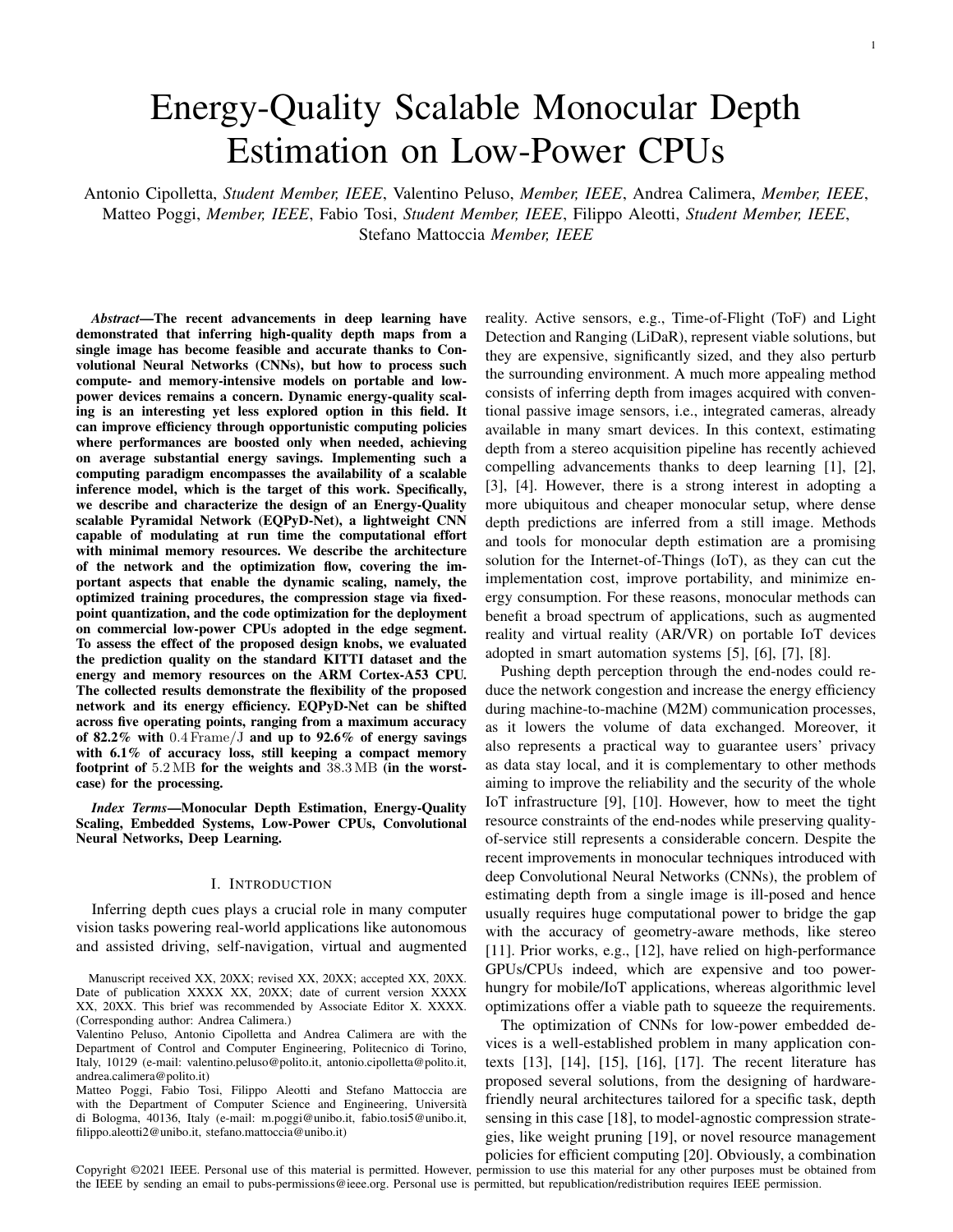of them helps to reach higher efficiency. For instance, in our previous work [21], we demonstrated that the adoption of the small architecture named Pyramidal Depth Convolutional Neural Network (PyD-Net) [18], together with algorithmic and code optimizations, do enable an efficient processing of monocular depth estimation on low-cost, off-the-shelf, and low-power CPUs. Thanks to its compact topology and the adoption of reduced arithmetic precision to 8-bit, the weights of PyD-Net can fit into 1.9 MB, achieving  $\times$  66.5 memory reduction compared to other state-of-the-art monocular techniques [12]. Still, there is room for improvements as static methods, like those aforementioned, have intrinsic limitations impeding the additional savings needed to enable monocular depth perception on tiny IoT devices.

With this work, we aim to explore the margins offered by dynamic strategies. Leveraging the adaptive error resilience of many applications, the accuracy of depth maps can be gracefully degraded for the sake of energy efficiency, depending on the specific task, the external context, or the amount of resources available at that time, still preserving high quality-of-service. A less accurate depth estimate could be sufficient when performing simple tasks, such as object and people counting, coarse-grain pose estimation, action recognition, vehicle detection, and, more in general, when the scene analyzed is "easy" and requires less effort to be understood. For instance, a robot in a free environment with few obstacles could exploit less accurate depth estimation to achieve a faster response, not least a longer battery lifetime and a longer mission time. However, a more accurate depth estimate could still be required for a more precise 3D scene reconstruction or when the scene is cluttered and more "complex". Beyond these context-driven speculations, one should consider other applications running in the background may reduce the resources available, forcing the depth estimation to be run under more stringent latency and energy constraints in certain intervals of time. This strategy, referred to as "energyquality scaling" in the field of approximate-computing, has been already adopted for image classification tasks based on CNNs [22], but not, or very marginally, for monocular depth estimation.

As the main contribution, we introduce the design and characterization of an efficient dynamic option for energyquality scalable depth sensing. The implementation encompasses the choice of the underlying CNN model that has to be enhanced with dynamic features. The adoption of PyD-Net as the backbone is a natural option here. As will be presented in the following sections, its modular structure can be re-scaled at run time to infer depth maps at different resolutions, hence different quality, skipping the most demanding computations when running at lower output scales. Moreover, its tiny memory footprint enables the storage of multiple instances, that is, weight-sets at different arithmetic precision, which can be dynamically selected at run time to further extend the energyaccuracy trade-off. Therefore, borrowing the solution proposed in our previous work [21], we hereby elaborate on an energyquality scalable system named EQPyD-Net.

The dynamic energy-quality trade-off attainable with EQPyD-Net is the result of several optimizations orchestrated across the design and deployment stack, which contribute to the novelty of our proposal compared with [21] and can be summarized as follows:

- at training-time, the integration of a multi-scale selfsupervised training procedure that enables to infer highquality depth maps at five different resolutions without any architectural modification;
- at optimization-time, the use of a hardware-friendly model conversion to fixed-point arithmetic at different precision options, i.e., 16- and 8-bit;
- at compilation-time, the adoption of energy-quality proportional neural kernels for multi-precision fixed-point matrix multiplication.

All these features lead to an adaptive solution that ensures high accuracy with minimal memory footprint. A thorough assessment conducted on the ARM Cortex-A53 CPU using the KITTI dataset as benchmark demonstrates EQPyD-Net can meet the specifications of a wider spectrum of applications. Specifically, it extends the Pareto front in the energy-quality space enabling five operating points, from a maximum accuracy of 82.2% with  $0.4$  Frame/J, up to 92.6% of energy savings with 6.1% of accuracy loss. With just 5.2 MB for the weights and 38.3 MB (worst-case) for the processing, EQPyD-Net represents a promising solution for the IoT.

The rest of the paper is organized as follows. Section II summarizes the main advancements in training CNNs for monocular depth estimation, the standard optimization practices to deploy depth estimation networks on embedded systems, and the existing approaches to implement energy-quality scaling in CNNs. Section III describes the PyD-Net architecture and the training pipeline integrating a multi-scale loss function. Section IV focuses on post-training optimization to translate the network into efficient code tailored for the target device, presenting the implementation of the adopted multi-precision neural kernels. Section V presents the collected results, with an extensive evaluation of the different design knobs on both functional and extra-functional metrics. Section VI outlines the scope of the proposed approach, recalling the inherent limitations of monocular depth perception. Finally, Section VII closes this paper, discussing the main findings of our study.

### II. RELATED WORKS

#### *A. Self-Supervised Monocular Depth Estimation*

Early approaches for depth estimation relying on deep learning make use of supervision [23], [24], [25] achieving unpaired accuracy compared to previous works in the field [26], [27], [28]. Nonetheless, collecting large amounts of labeled images is extremely costly and often requires additional sensors and hand-made post-processing.

To overcome the need for ground truth data, CNNs can be trained by casting depth estimation as an image reconstruction problem, thus in a self-supervised manner. Two (not mutually exclusive) categories of approaches follow this direction, respectively using monocular sequences or stereo pairs. We followed the second approach, namely supervision from stereo pairs, as pioneered by [29] and [12] and improved by many other methods, simulating a trinocular setup [30], jointly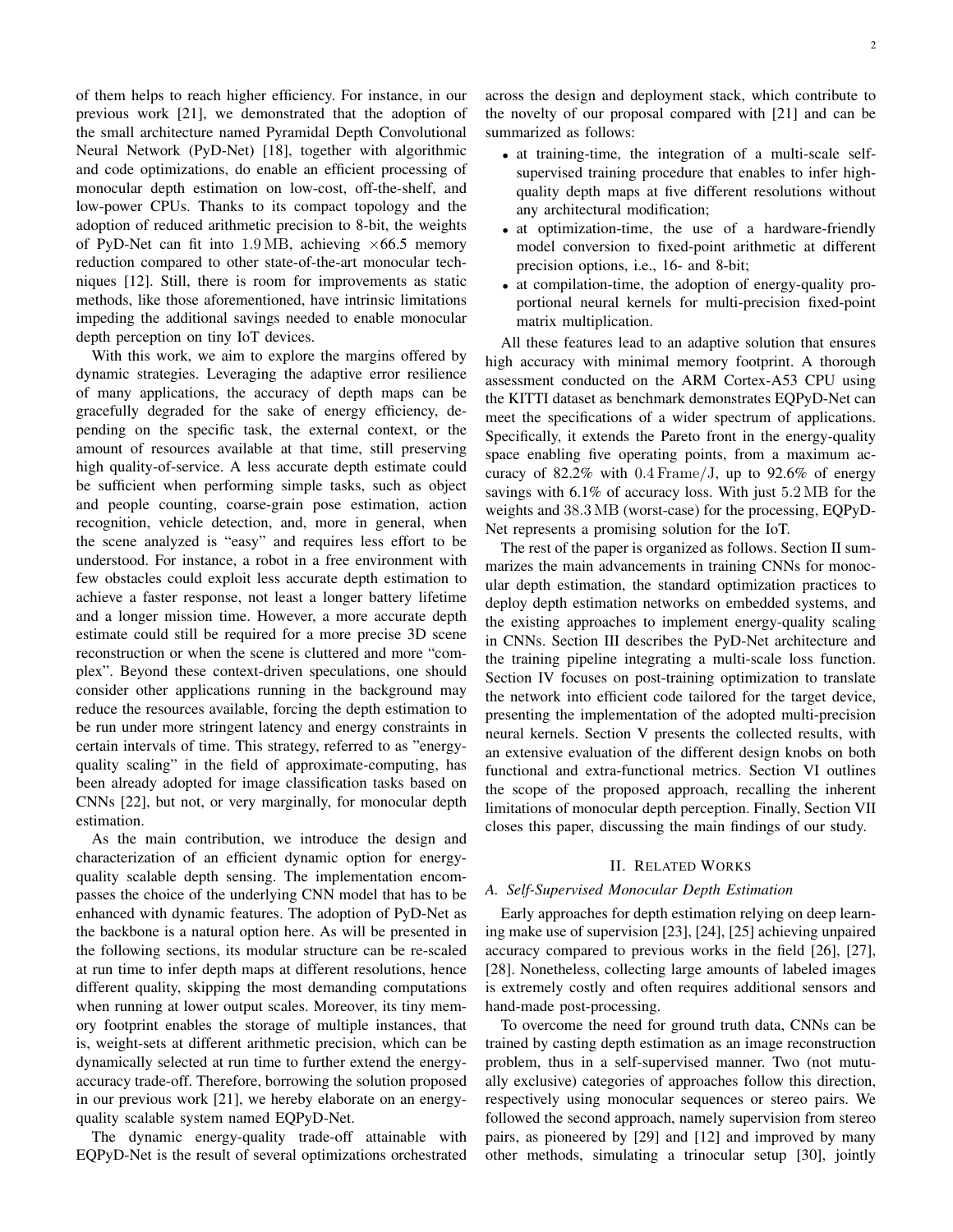Table I: Overview of the state-of-the-art CNNs for monocular depth estimation on embedded systems.

| <b>CNN</b>                 | <b>Training Loss</b>     | <b>EO-Scaling</b> |
|----------------------------|--------------------------|-------------------|
| FastDepth [19]<br>EDA [41] | Supervised<br>Supervised |                   |
| PyD-Net                    | Self-supervised          |                   |

learning for semantic [31], using higher resolution [32], GANs [33], sparse inputs from visual odometry [34] or uncertainty estimation [35]. Stronger supervision can be obtained through *noisy* annotations from the raw output of a LiDAR sensor [36] or traditional stereo algorithms [37], [38], [39].

The most recent work focusing on self-supervision from stereo images is MonoDepth2 [40], introducing loss computation of multi-scale predictions brought at full-resolution and allowing for higher accuracy. The novel training procedure we propose for EQPyD-Net in this paper is inspired by this strategy. However, Monodepth2 uses low-resolution predictions only during training and not during inference. In this work, we demonstrate that EQPyD-Net can infer low-resolution maps (up to 1/32 of the input) while keeping accuracy high.

## *B. Monocular Depth Estimation on Embedded Systems*

Extensive research was conducted to develop deep learning techniques for depth estimation on GPUs, but only a few works dealt with the implementation and porting of such techniques onto embedded platforms. The shift from powerhungry to resource-limited computing systems poses several concerns, calling for new solutions where hardware-related metrics play as concurrent variables to optimize together with the accuracy. A comprehensive overview of state-of-the-art solutions designed for low-power applications is reported in Table I.

To meet the stringent requirements of embedded systems, FastDepth [19] and EDA [41] propose novel compact architectures tailored for mobile GPUs, like the NVIDIA Jetson TX2 board powered by a mobile version of the Pascal architecture. These methods rely on a standard supervised training procedure that requires a full annotated dataset, often not available in many real-life applications. The targets of this work are CPU-based devices with much lower power budgets. Compared to the aforementioned works, PyD-Net combines two unique advantages. First, it makes use of a self-supervised training procedure, which enables to cut the implementation costs. Second, its multi-scale architecture can be easily adapted to different resource budgets, offering the opportunity to reach a better energy-quality trade-off at run time without further modifications of the network topology. To show how to efficiently implement these features leveraging a self-supervised training procedure is one of the main contributions of this work.

# *C. Energy-Quality Scaling for ConvNets*

Dynamic energy-quality scaling is enabled by tunable knobs deployed at the many levels of the computing stack, from circuit [42] to architecture [43] and algorithm [44], and in all system components, such as processing [42], memory [45], and I/O sub-systems [46]. Additional orthogonal knobs could arise from the specific application domain, as in the case of CNNs, where tasks show high resilience to approximation. The resilience of a CNN is the underlying principle upon which standard compression techniques are built up [47], e.g. pruning and quantization. The extension of this principle to dynamic strategies for run-time scaling has been investigated in several studies, although mainly applied to simple tasks like image classification. This section reviews the most common approaches.

Resolution scaling. It plays with the spatial resolution of the intermediate features processed by the network layers. High-resolution features may contain fine-grain details, which enrich the expressive power of the CNN, improving its prediction accuracy. However, higher resolution features need more operations to be processed; therefore, it is paramount to properly tune the resolution depending on the actual constraints. This can be achieved by scaling the resolution of the input images fed to the network [48] or producing multiscale features that are processed by independent branches [49]. PyD-Net follows the latter strategy, in which the selective processing of the proper branches enables balancing energy and quality.

Width Modulation. These methods cut entire convolutional filters, whose number is scaled across all the layers according to a predefined ratio, called the width-multiplier [48]. More advanced solutions share the weights across the different configurations (i.e., at different values of the width-multiplier), avoiding the overhead of storing multiple weight-sets to implement a dynamic scaling [50].

Layer Skipping. It is similar to width modulation, but it operates at a coarser granularity, skipping entire convolutional layers. Pre-trained agents drive the layer selection according to contextual information extracted from the input features [51], [52]. Multi-scale networks like EQPyD-Net combine resolution scaling with layer skipping. In this case, the selection of the layers is coupled with the adopted output resolution.

Arithmetic precision. Precision scaling leverages an arithmetic relaxation of the operations to reduce the computational effort and to alleviate the memory bandwidth requirements. The scaling can be performed at different granularities, e.g., per-layer or per-network. The former assigns a different arithmetic precision to each layer [21], [53], [54], the latter operates the same scaling on the whole network. The second option is preferred for general-purpose cores, such as those targeted in this work, thanks to its simple implementation.

Besides resolution scaling, our optimization flow also includes a precision reduction strategy tailored to the multiprecision parallel arithmetic units available in the Cortex-A CPU. An in-depth analysis conducted in Section V validates our choices, showing that precision scaling further extends the achievable savings.

# III. DESIGN AND TRAINING FLOW FOR EQPYD-NET

The proposed implementation of energy-quality scalable depth estimation encompasses the use of a pyramidal CNN and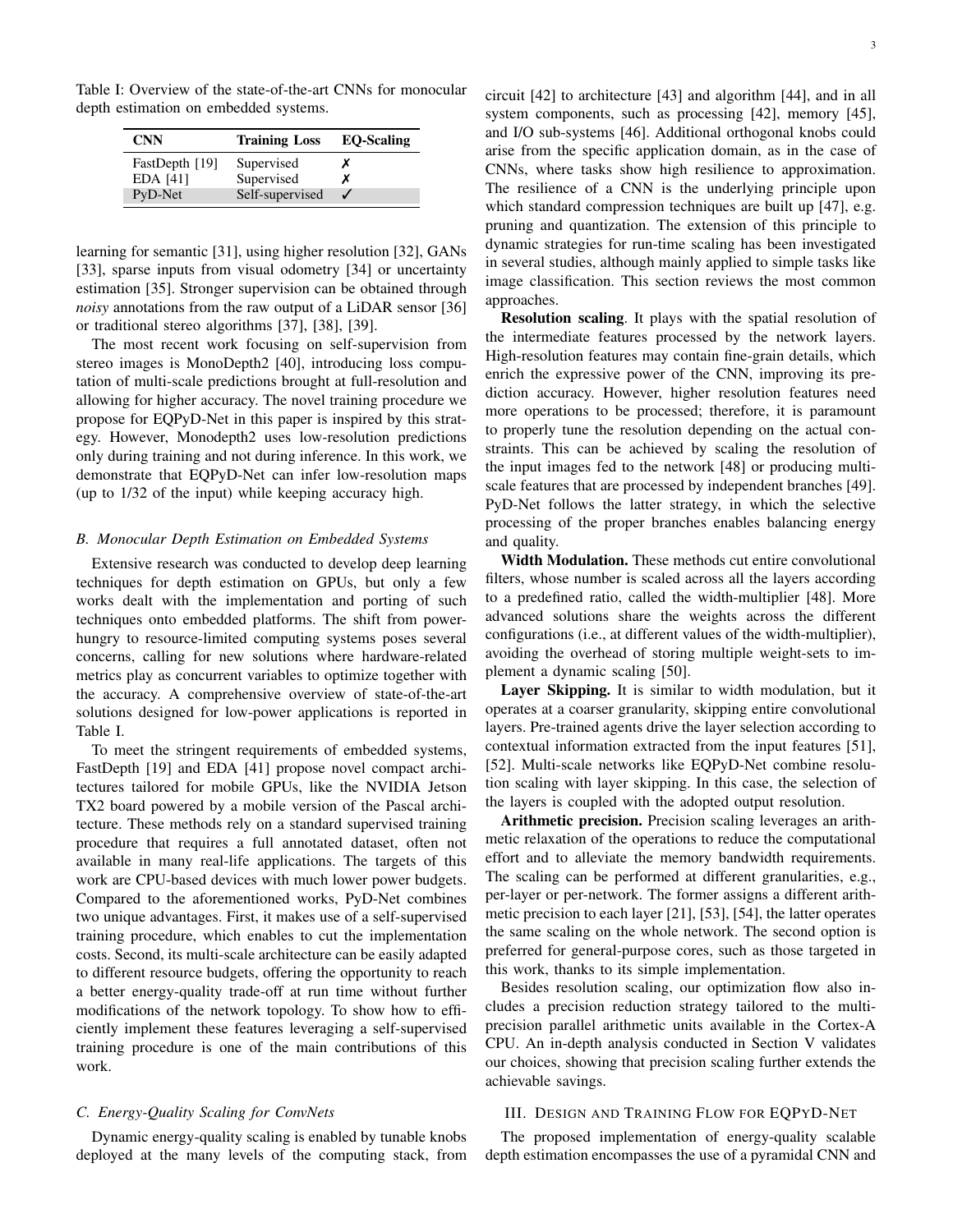a self-supervised multi-scale training that enables the dynamic scaling mechanism. The next two subsections aim to describe these two ingredients.

# *A. The Underlying Pyramidal Network Architecture*

Figure 1 depicts an abstract view of the underlying pyramidal CNN architecture adopted in this work. Inspired by the most popular networks for vision applications, it presents an encoder-decoder architecture. Such design comes from the need to extract high-level low-resolution features (encoder) and then to refine those features to generate high-resolution and dense disparity maps (decoder). The key differentiating factors from other solutions are the extremely lightweight pyramidal encoder and the modular architecture of the decoder composed of multiple branches. The pyramidal encoder, halving the resolution of the feature maps at each level, allows each decoder branch to operate at a different spatial resolution. Therefore, the decoders on the top operate on finegrain details, while the decoders on the bottom capture the general context of the input image. Moreover, a deconvolution layer acts as a bridge between the different decoder branches by upsampling the disparity map obtained at a lower level before feeding it as input to the higher branch.

The encoder has a lightweight architecture that enables a reduction of the number of weights (hence memory) and the number of MACs operations (hence latency). Specifically, two  $3 \times 3$  convolutional kernels compose each level of the encoder (from H to Sf), the former having a stride 2 for down-sampling, the latter a stride 1 for feature extraction. The number of filters increases when moving from the top to the bottom: 16, 32, 64, 96, 128, 192. For comparison with the proposed encoder, Table II reports the MACs and the number of parameters of other common encoder architectures: VGG16, ResNet-18, and MobileNet v2. PyD-Net is at least 3.4x less space-hungry and  $1.93x$  more time-efficient.

The decoder is composed of six branches, therefore producing depth maps at six different resolutions, from  $\frac{1}{2}$  (H) to  $\frac{1}{64}$  (Sf) of the input resolution. Results from decoder branches at *half* H, *quarter* Q, *eighth* E, *sixteenth* S, *thirtysecond* T resolution constitute the five possible outputs of the network. All decoder branches show the same number of filters and preserve the spatial resolution of the input maps. In particular, a decoder branch consists of four  $3 \times 3$ convolutional layers having 96, 64, 32, and 8 filters, with a leaky ReLU as the activation function. Each decoder branch processes the concatenation of the upsampled depth map from the previous level with the pyramidal features of the same level. Since each branch consumes feature maps at a different resolution, the bottom ones require fewer operations and a smaller RAM footprint than the top ones. However, this peculiar combination of a lightweight encoder with decoder branches that require a computational effort proportional to the quality demand makes PyD-Net an excellent candidate for a scalable Energy-Quality system. Indeed, the computational burden of the high-resolution decoders is paid only in case of high output resolution. On the other hand, the encoder is always executed regardless of the final resolution; therefore, it



Figure 1: Schematic view of the PyD-Net architecture. Its multi-scale architecture enables to infer depth maps at different resolutions: H stands for  $\frac{1}{2}$  of the input resolution, Q for  $\frac{1}{4}$ , E for  $\frac{1}{8}$ , S for  $\frac{1}{16}$ , T for  $\frac{1}{32}$ .

Table II: Number of parameters (# Params) and multiply&accumulate operations (# MACs) of the most common encoders and PyD-net encoder.

| <b>Network</b>         | $#$ Params $(M)$ | $#$ MACs $(G)$ |
|------------------------|------------------|----------------|
| VGG16                  | 138.36           | 40.37          |
| ResNet-18              | 11.69            | 4.76           |
| MobileNet v2           | 3.50             | 0.85           |
| <b>PyD-net Encoder</b> | 1.02             | 0.44           |

has been designed to be extremely fast and small. Furthermore, even in the most energy-hungry configuration, PyD-Net is still more efficient than other traditional multi-resolution networks like Monodepth [12], which also shows poor scalability [18].

#### *B. The Training Procedure*

We follow state-of-the-art methodologies to train our network in a self-supervised manner assuming that stereo data is available during training. In particular, we train our model to minimize different losses consisting of appearance, smoothness, and a consistency term as done in [12].

**Single-scale loss.** For a depth map  $d^l$  estimated from an input image  $I^l$ , the loss function is obtained as a weighted sum of three main terms:

$$
\mathcal{L}^{d'} = \alpha_{ap} \mathcal{L}_{ap}^{d'} + \alpha_{ds} \mathcal{L}_{ds}^{d'} + \alpha_{lr} \mathcal{L}_{lr}^{d'}
$$
 (1)

where  $\mathcal{L}_{ap}^{d^l}$  is an image appearence term,  $\mathcal{L}_{ds}^{d^l}$  is a smoothness term, and  $\mathcal{L}_{lr}^{d'}$  represents a left-right consistency term. Here,  $\alpha_{ap}$ ,  $\alpha_{ds}$ , and  $\alpha_{lr}$  represent the hyper-parameters used for controlling the importance of the each optimization term.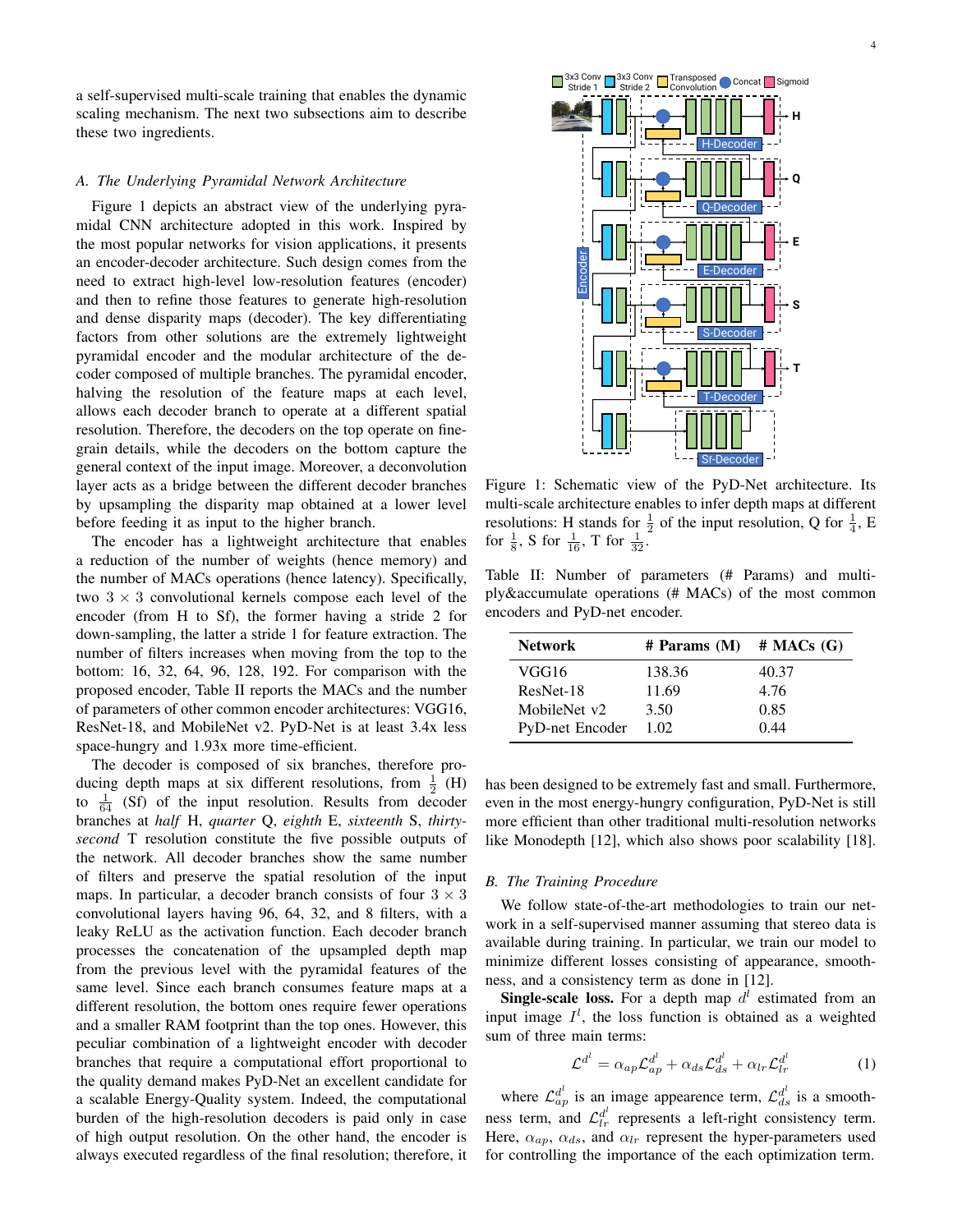

Figure 2: Depth estimated at different output resolutions for an input taken from the KITTI dataset. On top [18], on the bottom this work.

Appearance term. The first term measures the photometric difference between the input image  $I^l$  and the reprojected one  $\tilde{I}^l$  obtained by warping the corresponding right image  $I^r$ , available during training, according to the estimated  $d^l$ :

$$
\mathcal{L}_{ap}^{d^{l}} = \alpha \frac{1 - SSIM(I^{l}, \tilde{I}^{l})}{2} + (1 - \alpha)||I^{l} - \tilde{I}^{l}|| \qquad (2)
$$

where *SSIM* represents the Structural Similarity Index Measure [55] adopted to measure the similarity between the two images in combination with a standard  $\ell_1$  loss.

Smoothness term. To discourage large discontinuities in the estimated depth map, this term penalizes the difference between neighboring pixels in  $d^l$ , except where strong edges occurs in  $I^l$ :

$$
\mathcal{L}_{ds}^{d^l} = |\delta_x d^l| e^{-||\delta_x I^l||} + |\delta_y d^l| e^{-||\delta_y I^l||} \tag{3}
$$

where  $\delta_x(.)$  and  $\delta_y(.)$  are gradients in horizontal and vertical direction, respectively.

Left-right consistency term. As in [12], we train our network to estimate a second output  $d^r$  aligned with  $I^r$  and enforce consistency between  $d^l$  and reconstructed  $\tilde{d}^l$  obtained by warping  $d^r$  according to  $d^l$ :

$$
\mathcal{L}_{lr}^{d^{l}} = |d^{l} - \tilde{d}^{l}| \tag{4}
$$

The three loss term can be computed over  $d^r$  as well, by replacing  $d^l, I^l, \tilde{I}^l$  with  $d^r, I^r, \tilde{I}^r$ . Accordingly, the singlescale loss is obtained by summing the three terms computed over both  $d^l$  and  $d^r$ .

Multi-scale loss. To provide supervision to each decoder directly, a multi-scale loss function is obtained by summing up the loss signals computed at each scale s. This is traditionally achieved by downsampling  $I^l, I^r$  at each scale to compute  $\mathcal{L}^{d_s}$  [12], [18]. Unfortunately, this produces sub-optimal results in terms of final accuracy as well as poor energy-quality scalability, in particular limiting to  $\frac{1}{8}$  of the original resolution the lowest scale at which meaningful results can be predicted by PyD-Net, as we will see next in our experiments. For this reason, we follow the multi-scale approach revised in [40] and compute each single-scale loss signal at full resolution by upsampling each estimated depth  $d_s$  at scale s to the full resolution map  $d \uparrow_s$ . Then, the final loss signal  $\mathcal L$  is obtained as the sum of each single-scale loss  $\mathcal{L}^{d\uparrow_s}$ 

$$
\mathcal{L} = \sum_{s \in \left[\frac{1}{2}, \dots, \frac{1}{32}\right]} \mathcal{L}^{d\uparrow_s} \tag{5}
$$

Fig. 2 gives a preliminary comparison between results obtained respectively by the original training adopted in [18] for PyD-Net and the new one deployed in this work for EQPyD-Net, highlighting that the former can only provide meaningful estimations down to  $\frac{1}{8}$  of the input resolution while EQPyD-Net reaches down to  $\frac{1}{32}$  while still allowing for scene understanding.

# IV. OPTIMIZATION

The efficient deployment of CNNs on low-power embedded systems requires careful model optimization to deal with the limited available resources. In this regard, quantization to fixed-point arithmetic is a de-facto standard since it brings several advantages: (i) reduces the memory footprint of the model; (ii) accelerates performance thanks to better utilization of caches and memory bandwidth. Lower precision could potentially bring larger savings at the cost of lower quality. However, quantization alone is not enough as actual savings can be achieved only through a proper implementation of fixed-point convolutions in the hosting hardware [56], [57], [58]. This implementation requires a smart orchestration of the processing units to efficiently exploit the higher throughput brought by bit-width scaling.

To achieve this goal, we developed a new set of integer kernels (*Q.Neural-Kernels*) optimized for 16- and 8-bit inference. These kernels are tailored to the Cortex-A architecture to maximize the utilization of the single-instruction multipledata (SIMD) unit embedded in modern ARM CPUs. Thanks to dedicated code optimization, the proposed kernels guarantee that the energy needed for inference is proportional to the bit-width adopted, allowing energy-quality scaling through precision reduction.

The Q.Neural Kernels were integrated into the optimization flow illustrated in Fig. 3. The flow involves two main stages: (i) the front-end, which takes as input the PyD-Net trained with 32-floating-point (FP32 in the figure) and returns the fixed-point models (16- and 8-bit); (ii) the back-end, which translates the high-level description of network in low-level code that can efficiently run on the target hardware.

## *A. Model Optimization: Fixed-Point Quantization*

Quantization to fixed-point arithmetic encompasses the definition of an affine mapping of integers  $q$  (represented with 16 or 8 bits) to floating-point numbers  $r$ :

$$
r = K \cdot (q - q_0) \tag{6}
$$

where  $K$  is the scale factor, and  $q_0$  is the quantized value corresponding to the floating-point value 0.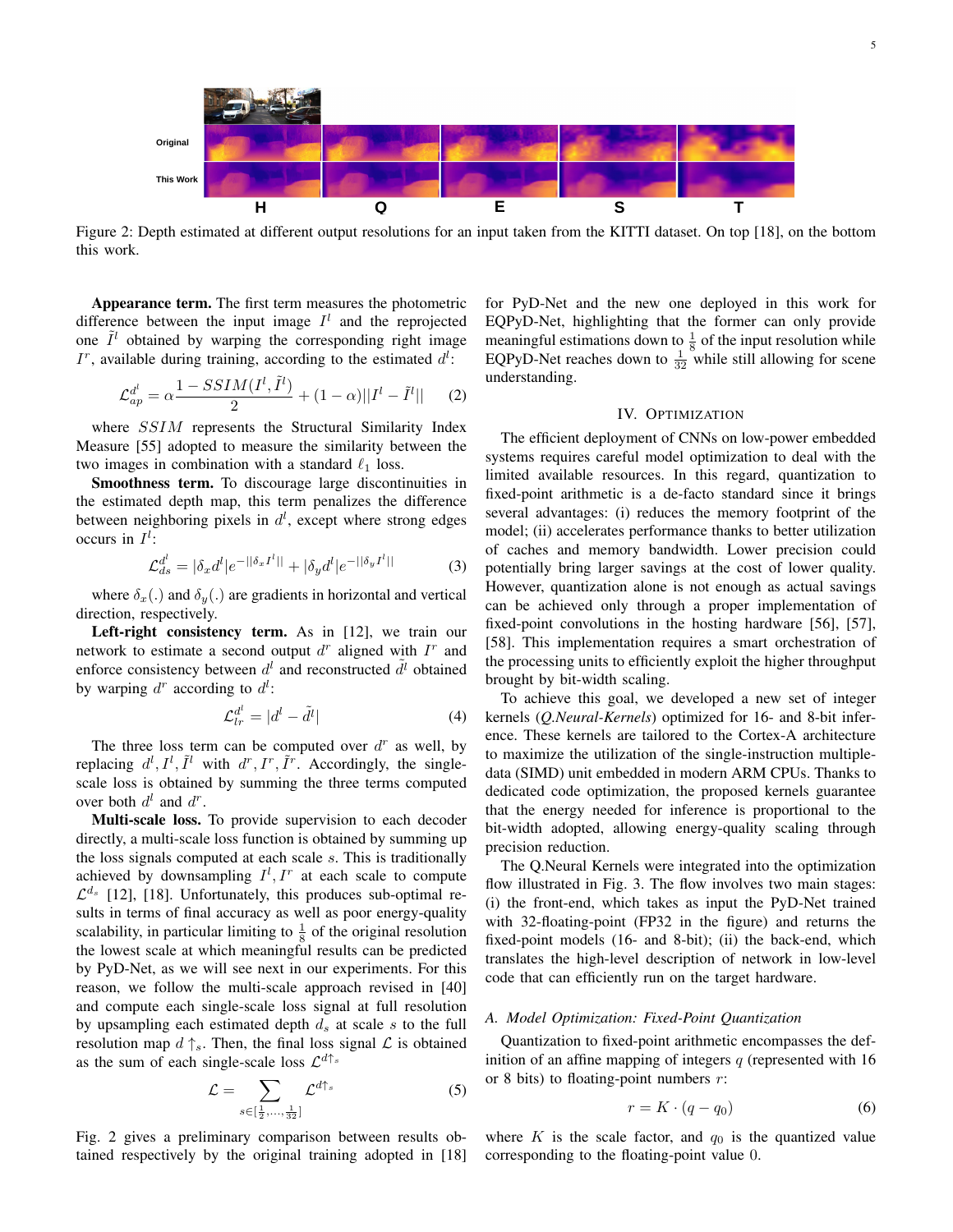

Figure 3: Optimization flow for EQPyD-Net quantization and deployment on ARM Cortex-A.

In this work, we resorted to a linear quantization based on symmetric binary scaling:  $q_0$  is fixed to 0 (symmetric scaling); the scale factor  $K$  is constrained to a power of 2, i.e.,  $K = 2^{-p}$ , where p is the position of the radix-point in  $q$  (binary scaling). In the adopted scheme, all the layers share the same bit-width (16-bit or 8-bit), while the radixpoint is assigned layer by layer to match the different value distributions across the network. This design choice allows for a proper organization of the low-level code and efficient management of the hardware resources. A greedy heuristic procedure identifies for each layer the radix-point position that minimizes the mean squared error between the original floating-point values and the quantized ones.

Although other quantization strategies, e.g., asymmetric scaling [59], may achieve higher accuracy at the cost of additional computational stages, in the case of EQPyD-Net, a linear symmetric binary scaling quantization reaches the same accuracy of floating-point, making other more complex schemes irrelevant.

Working with fixed-point CNNs needs proper tools that emulate integer arithmetic units during the training and validation stages. To this purpose, we built an in-house emulation engine that leverages the acceleration of GP-GPUs. The engine integrates the fake-quantization method introduced in [59]. During inference, a software wrapper converts activations and weights (stored in fixed-point) to the 32-bit floatingpoint. Once processed, data are converted back in fixed-point and adjusted with auxiliary transformations (e.g., saturation, truncation, binary-shift) that replicate the behavior of the fixed-point units of the ARMv7 core (e.g., saturation of the accumulator register, set-up of the radix-point position).

A fine-tuning stage is operated to recover the loss introduced by quantization. This procedure works as follows: (i) the forward-propagation is run with fake-quantization; (ii) the gradients are back-propagated using the straight-through estimator method [60] (iii) weights are kept in a floatingpoint format to allow small weight updates; (iv) weights are quantized at the end of each epoch using stochastic rounding. Compared to standard floating-point training, the execution time increases by 20% (from 10 to 12 min. per epoch). The learning flow leverages knowledge distillation; the quantized model, set as the student, is re-trained to mimic the original floating-point network, the teacher. The training loop is driven by a multi-scale loss function that minimizes the mean squared error between the disparity maps inferred by the two actors (teacher  $d^F$  and student  $d^Q$ ) at the different output resolutions:

$$
\mathcal{L} = \sum_{s \in \left[\frac{1}{2}, \dots, \frac{1}{32}\right]} |d_s^{\mathcal{Q}} - d_s^{\mathcal{F}}||^2 \tag{7}
$$

# *B. Multi-precision Neural Kernels for Energy-proportional Inference*

The common belief that fixed-point representations reduce energy consumption due to less complex arithmetic is not exactly true. Indeed, the correct execution of multiply&accumulate operations in fixed-point asks for additional instructions not needed in floating-point, such as data extension and arithmetic shifts. Moreover, proper dispatching of the operations involved is paramount to avoid under-utilization of the local memories (register file and caches) and the execution lanes.

The Cortex-A CPU targeted in this work hosts the NEON Media Processing Engine, a programmable Single-Instruction Multiple Data (SIMD) architecture that relies on multiple arithmetic units to accelerate parallel workloads, like CNN inference. With one single instruction, the same operation is simultaneously executed over multiple data to obtain a performance boost. The NEON architecture supports both parallel floating-point and integer instructions. The register file can be configured to host 8-, 16-, 32-, 64-, or 128-bit data, while the integer data-path supports 8-, 16-, 32- or 64 bit operations.

The proposed Q.Neural Kernels leverage a custom implementation of the GEneral Matrix-Multiplication (GEMM) algorithm [61], tailored to the NEON unit. In its general embodiment, the GEMM-based implementation of a 2D convolution encompasses the transformation of the multi-dimensional input tensors (activations and weights) into two-dimensional matrices. These matrices are iteratively split into regular tiles to maximize data-reuse across the memory hierarchy. Among all possible tiling choices, we resorted to an output stationary dataflow [62] (Fig. 4a), where the output matrix is divided in tiles of shape  $N_x \times N_y$  and each output pixel keeps stationary in a dedicated register of the register file till the end of the computations. The adopted dataflow is the most efficient choice in fixed-point convolutions, as explained later in the text.

The processing of each output pixel involves a sequence of multiply&accumulate instructions. Multiple output pixels can be computed in parallel depending on the precision adopted, 2 for 16-bit and 4 for 8-bit. A detailed example is depicted in the schematic representation of Fig. 4b. It illustrates the parallel calculation of two outputs  $C_{00}$  and  $C_{01}$ . In general,  $C_{ij} = \sum_{k} A_{ik} \cdot B_{kj}$ , with  $i \in [0, N_{x}), j \in [0, N_{y})$ . The example is for 16-bit fixed-point (the same holds for 8-bit, yet with doubled parallelism). The flow is as follows:

(1) the 16-bit (8-bit) input operands,  $A_{ik}$  and  $B_{kj}$  are extended to 32-bit (16-bit) obtaining  $A'_{ik}$  and  $B'_{kj}$  (Fig. 4b refers to  $B_{kj}$ only);

(2) the input operand  $A'_{ik}$  is broadcasted to all arithmetic units to exploit data-reuse, while the other input  $B'_{kj}$  is streamed across the units; two (four) fused multiply&accumulate (MAC) operations are executed in parallel; the result is stored into a 64-bit (32-bit) register  $C'_{ij}$ ;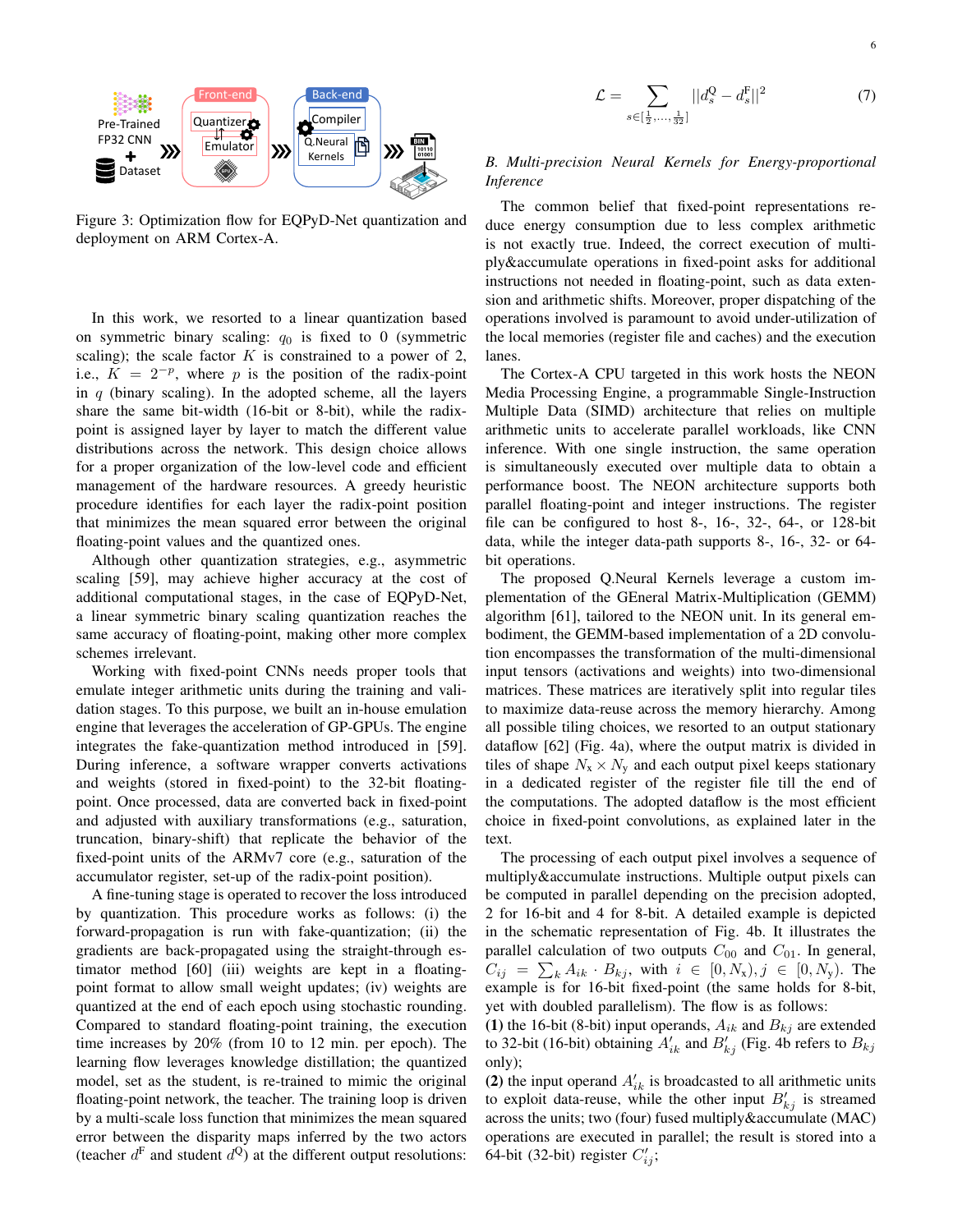

Figure 4: Q.Neural-Kernel: execution flow for 16-bit fixed-point.

(3) at the end of the loop, the two (four) results are ready to be packed and then stored in the main memory; an output processing stage (highlighted in green) is in charge of the radix-point shifting according to the desired radix-point position;

(4) the result is shrunk to the original bit-width, i.e., 16-bit (8-bit), and eventually saturated.

The bit-extension of step (1) guarantees 32- (16-) guardbits for the accumulation. This operation is crucial as it avoids overflow/underflow during accumulation. Bypassing this stage may achieve twice the parallelism, but results are highly inaccurate. Considering the larger bit-width of the partial sums, the adoption of an output stationary flow is of paramount importance, as it reduces the number of bytes moved across the memory hierarchy.

Concerning the shape of the output tiles, we empirically found that  $(N_x = 6, N_y = 4)$  for 16-bit and  $(N_x = 6, N_y = 4)$ 8) for 8-bit achieve a good balance between computing and memory intensity.

Thanks to the adopted implementation choices, the benefit of precision scaling is twofold. First, at lower precision the number of elements in the output tile doubles, halving the data movement across the memory hierarchy, therefore reducing memory energy. Second, the number of multiply&accumulate operations processed by a single instruction doubles from 2 (16-bit) to 4 (8-bit), enabling faster processing hence improved energy efficiency.

As a side note, we point out that the parallelism of floatingpoint is 4. Contrary to what is thought, floating-point requires fewer operations since the additional output stage (steps (3) and (4) in Fig. 4b) is not needed. Despite that, the performance of fixed-point CNNs improves over floating-point. This gain is due to the following factors: (i) enhanced utilization of memory bandwidth; (ii) smaller memory footprint for storing weights and partial results, hence less RAM usage; (iii) higher hit-rate in caches. This analysis is confirmed by experimental evidence discussed next.

### V. EXPERIMENTAL RESULTS

In this section, we describe the set-up for the functional evaluation and for the experiments run on-board. The collected results aim at assessing the performance of EQPyD-Net, according to several figures-of-merit, both functional (i.e., error and accuracy metrics) and extra-functional, namely, energy consumption and memory footprint. An extensive analysis is reported at the end of the section with the intent of dissecting the energy-quality scalability of EQPyD-Net enabled by the two knobs: precision and network scaling.

### *A. Training set-up*

We extensively evaluate the energy-quality scalability of EQPyD-Net on the KITTI raw dataset [63], a widely adopted dataset for depth estimation using real images. It contains about 42K rectified stereo pairs depicting driving scenarios (i.e., cars, roads, buildings), for a total of 61 video sequences collected by a driving car. Besides stereo pairs, the dataset also provides metric depth measurements obtained using a LiDAR device mounted on top of the car. Following previous works [23], [12], we split the dataset into two subsets, with 29 and 32 sequences respectively, sampling 697 frames from the first split and 22600 from the second group for test and training purposes.

We trained the network in a self-supervised manner following the schedule described in [18] for a fair comparison with the original PyD-Net models [18], [21]. This protocol consists of 50 epochs of pre-training on the CityScapes dataset [64], followed by 200 epochs on the Eigen training split. In both cases, at each step, we processed batches of 8 images resized to 512×256. We used Adam optimizer [65] with  $\beta_1 = 0.9$ ,  $\beta_2 = 0.999$ , and  $\varepsilon = 10^{-8}$ , a learning rate of  $10^{-4}$  for the first 60% epochs, halved every 20% epochs until the end of the training process. During training, we performed random horizontal image flipping, random color augmentation in terms of gamma correction, brightness modification, and color shifting. Each augmentation has a 50 percent chance to be applied. The values of gamma, brightness, and color shift are sampled from a uniform distribution in [0.8,1.2], [0.5,2.0], and [0.8,1.2] ranges respectively.

For what concerns the knowledge-distillation applied after quantization, we fine-tuned the network for five epochs with Adam optimizer and learning rate 1.0e−5 on the Eigen training split.

#### *B. Evaluation*

To evaluate the accuracy of depth estimation, we followed the standard methodology [23] in computing the error metrics (the lower the better) between the predicted and ground-truth depth, namely, the Absolute Relative Error (Abs Rel), the Squared Relative Error (Sq Rel), the Root Mean Squared Error (RMSE), and the Logarithmic Root Mean Squared Error (RMSE log). Additionally, we computed the accuracy scores (the higher the better)  $\alpha_n$  defined as the percentage of predicted depth values whose ratio and inverse ratio with the ground truth is below a given threshold  $1.25^n$ . For the sake of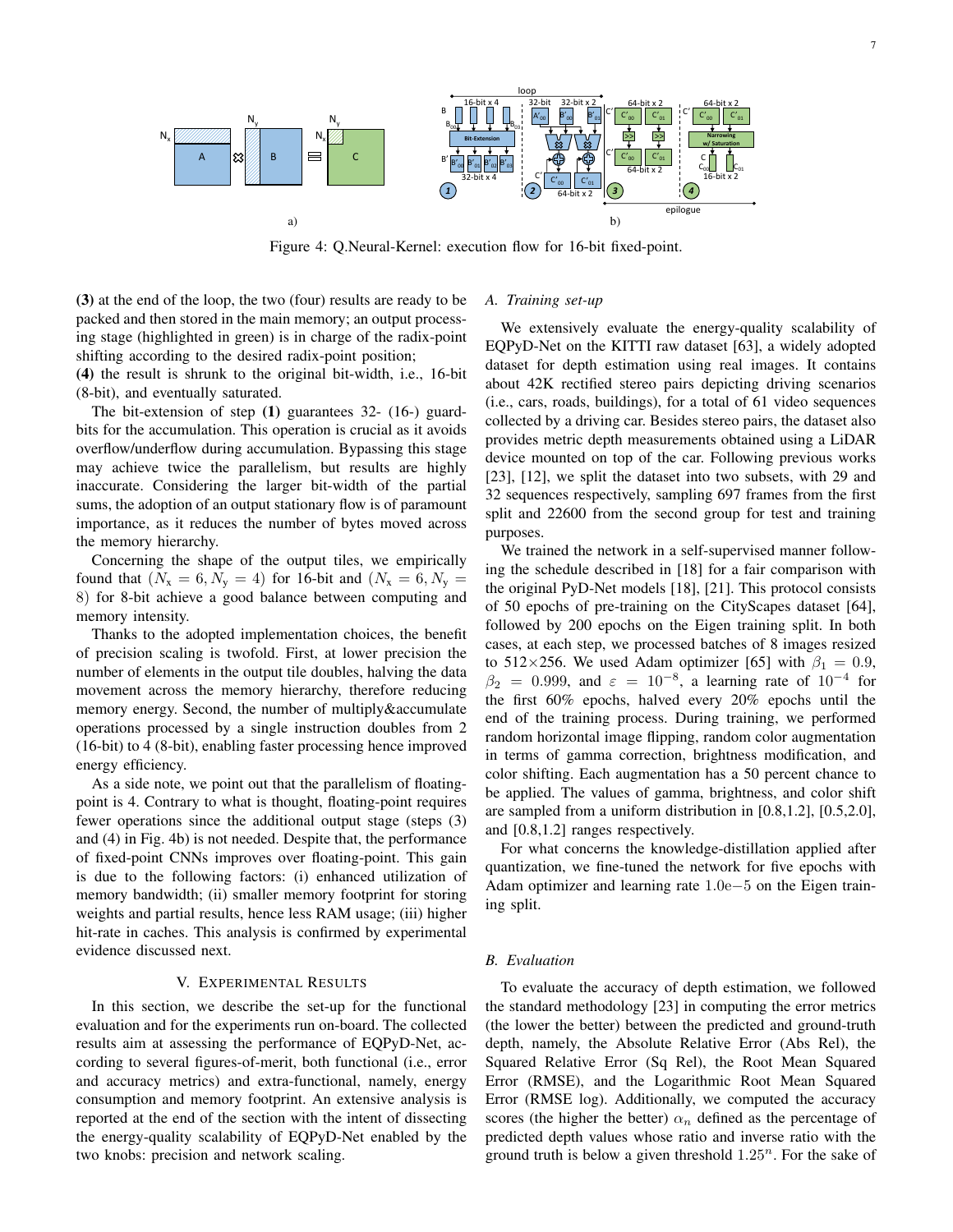Table III: Evaluation metrics.  $y$  denotes the predicted depth,  $y^*$  the ground-truth depth. In the evaluation, only labelled pixels are considered. Here, N represents the amount of valid pixels in the ground-truth depth map.

| <b>Notation</b> | <b>Definition</b>                   | <b>Equation</b>                                                                                                                                                                                                                                                  |
|-----------------|-------------------------------------|------------------------------------------------------------------------------------------------------------------------------------------------------------------------------------------------------------------------------------------------------------------|
| Abs Rel         | Absolute Relative Error             |                                                                                                                                                                                                                                                                  |
| Sq Rel          | Squared Relative Error              | $\frac{1}{N}\frac{\sum_{i=1}^{N}\frac{ y_i-y_i^* }{y_i^*}}{\sum_{i=1}^{N}\frac{\ y_i-y_i^*\ ^2}{y_i^*}}$                                                                                                                                                         |
| <b>RMSE</b>     | Root Mean Squared Error             | $\sqrt{\frac{1}{N}\sum_{i=1}^{N}   y_i - y_i^*  ^2}$                                                                                                                                                                                                             |
| RMSE log        | Logarithmic Root Mean Squared Error | $\begin{array}{l} \sqrt{\frac{1}{N}\sum_{i=1}^{N} \left\ \log y_{i}-\log y_{i}^{*}\right\ ^{2}} \\ \% \text { of } y_{i} \text { s.t. } \max\left(\frac{y_{i}}{y_{i}^{*}}, \frac{y_{i}^{*}}{y_{i}}\right) < 1.25^{n}, \, n \in \left\{1,2,3\right\} \end{array}$ |
| $a_n$           | Prediction Accuracy                 |                                                                                                                                                                                                                                                                  |

clarity, we summarized the detailed definition of each metric in Table III.

#### *C. Hardware and tools*

We adopted the Raspberry Pi 3B (RPI3B) as test-bench platform to evaluate the energy efficiency of the different configurations of EQPyD-Net. The RPI3B is a commercial off-the-shelf embedded board equipped with the BCM2837 System-on-Chip, integrating a quad-core ARM Cortex-A53 CPU [66] SoC by Broadcom. The system can run at a maximum clock frequency of 1.2 GHz and embeds 1 GB of DRAM. The Q.Neural Kernels (see Section IV-B) were integrated into the ARM Compute Library (ACL) [67] version 18.05, which collects optimized floating-point kernels used as baselines in our analysis. The code was cross-compiled with *gcc-linaro* toolchain version 6.4.0-2018.05. We adopted Ubuntu Mate 16.04 (32-bit) as the operating system. We collected the performance statistics of the inference stages at the maximum operating frequency with the Google benchmark suite, version 1.5.0 [68].

## *D. Functional Metrics*

Table IV reports a quantitative assessment of EQPyD-Net under the different error measures (Abs Rel, Sq Rel, RMSE, RMSE log) and accuracy scores  $(a_1, a_2, a_3)$ , assuming a 80 m cap distance [12]. The table is organized in five sections, one for each resolution (H, Q, E, S, T); each of them includes different data types (32-bit floating-point, 16- or 8-bit fixedpoint, referred to as FP32, FX16, and FX8) with optional finetuning (-ft) carried out after quantization. At each resolution we also report the metrics measured on the original version of PyD-Net [21] (first row of each section), which is trained with a single-scale loss.

The assessment highlights the improvement brought by the proposed multi-scale loss. Scaling down to S, EQPyD-Net outperforms the original version at H resolution in all metrics, obtaining better results with much fewer resources. Moving to T, it still achieves competitive accuracy  $(a_1 = 77.8\%)$  with only 4.3% loss related to H, whereas, in the original version, the accuracy falls down to 45.6%, which is an unpractical value for most applications. The benefits can be perceived also from the qualitative comparison reported in Fig. 2. Moreover, we observed that the Q configuration yields better results than H for all metrics. It is, therefore, possible to remove the H-decoder from the network at deployment time, bringing substantial energy and memory savings, as will be detailed later in the text.

Table IV: Error metrics and accuracy scores measured on the KITTI raw data using the Eigen split [23] at different scales and precision options. For each resolution, the first row refers to PyD-Net trained with the single-scale loss [21]. The best results at each resolution are highlighted in bold, while the absolute bests in red.

|             |       |       | Lower is better |                              | Higher is better |                |       |
|-------------|-------|-------|-----------------|------------------------------|------------------|----------------|-------|
| Config.     |       |       |                 | Abs Rel Sq Rel RMSE RMSE log | a <sub>1</sub>   | a <sub>2</sub> | $a_3$ |
| H@FP32 [21] | 0.146 | 1.298 | 5.859           | 0.241                        | 80.2%            | 92.7%          | 96.8% |
| H@FP32      | 0.135 | 1.154 | 5.550           | 0.234                        | 82.1%            | 93.2%          | 96.9% |
| H@FX16      | 0.136 | 1.157 | 5.556           | 0.235                        | 82.1%            | 93.2%          | 96.9% |
| H@FX8       | 0.200 | 1.820 | 6.797           | 0.329                        | 69.8%            | 86.9%          | 93.2% |
| H@FX8-ft    | 0.141 | 1.152 | 5.634           | 0.239                        | $80.9\%$         | 92.9%          | 96.9% |
| O@FP32 [21] | 0.149 | 1.350 | 6.128           | 0.246                        | 79.5%            | 92.3%          | 96.6% |
| O@FP32      | 0.135 | 1.134 | 5.505           | 0.233                        | 82.1%            | 93.3%          | 97.0% |
| O@FX16      | 0.135 | 1.136 | 5.506           | 0.233                        | 82.2%            | 93.3%          | 97.0% |
| O@FX8       | 0.196 | 1.918 | 6.735           | 0.297                        | 72.9%            | 88.8%          | 94.6% |
| O@FX8-ft    | 0.146 | 1.164 | 5.608           | 0.241                        | 80.5%            | 93.0%          | 96.9% |
| E@FP32 [21] | 0.162 | 1.699 | 7.141           | 0.266                        | 76.8%            | 90.7%          | 95.9% |
| E@FP32      | 0.137 | 1.151 | 5.546           | 0.233                        | 81.7%            | 93.1%          | 97.0% |
| E@FX16      | 0.137 | 1.153 | 5.546           | 0.233                        | 81.7%            | 93.1%          | 97.0% |
| E@FX8       | 0.264 | 2.964 | 8.252           | 0.324                        | 61.1%            | 86.8%          | 94.4% |
| E@FX8-ft    | 0.145 | 1.157 | 5.675           | 0.241                        | 80.1%            | 92.8%          | 96.9% |
| S@FP32 [21] | 0.221 | 2.768 | 8.960           | 0.347                        | 64.3%            | 84.5%          | 92.5% |
| S@FP32      | 0.143 | 1.235 | 5.679           | 0.235                        | 80.4%            | 92.8%          | 97.0% |
| S@FX16      | 0.143 | 1.238 | 5.680           | 0.235                        | 80.4%            | 92.8%          | 97.0% |
| S@FX8       | 0.215 | 2.176 | 7.062           | 0.291                        | 70.6%            | 89.0%          | 95.2% |
| S@FX8-ft    | 0.155 | 1.335 | 5.843           | 0.240                        | 79.6%            | 92.7%          | 97.0% |
| T@FP32 [21] | 0.416 | 9.184 | 12.384          | 0.502                        | 45.6%            | 71.8%          | 84.7% |
| T@FP32      | 0.165 | 1.514 | 5.990           | 0.243                        | 77.8%            | $92.2\%$       | 97.0% |
| T@FX16      | 0.165 | 1.517 | 5.993           | 0.243                        | 77.8%            | $92.2\%$       | 97.0% |
| T@FX8       | 0.199 | 1.982 | 6.816           | 0.285                        | 70.6%            | 89.1%          | 95.5% |
| T@FX8-ft    | 0.178 | 1.667 | 6.161           | 0.249                        | 76.1%            | 92.1%          | 97.0% |

Looking at the fixed-point configurations, FX16 keeps all the metrics very close to FP32, making unnecessary further training iterations. The picture changes at FX8, where the accuracy drop gets substantial (the worst case is -20.6% for  $a_1$  in E@FX8). However, fine-tuning the network helps to fill the gap with FX16 and FP32. This can also be perceived by observing Fig. 5 in which the 3D structure of the scene is well preserved even at the lowest scales independently from the adopted data type, with a slight deterioration at T resolution only. Moreover, it can be noticed how the FX8 data after fine-tuning achieves similar outcomes obtained using standard FP32.

Overall, these findings demonstrate the efficiency of the multi-scale loss at different resolutions. Together with precision reduction, the obtained configurations make EQPyD-Net extremely appealing for energy-quality scaling in portable devices.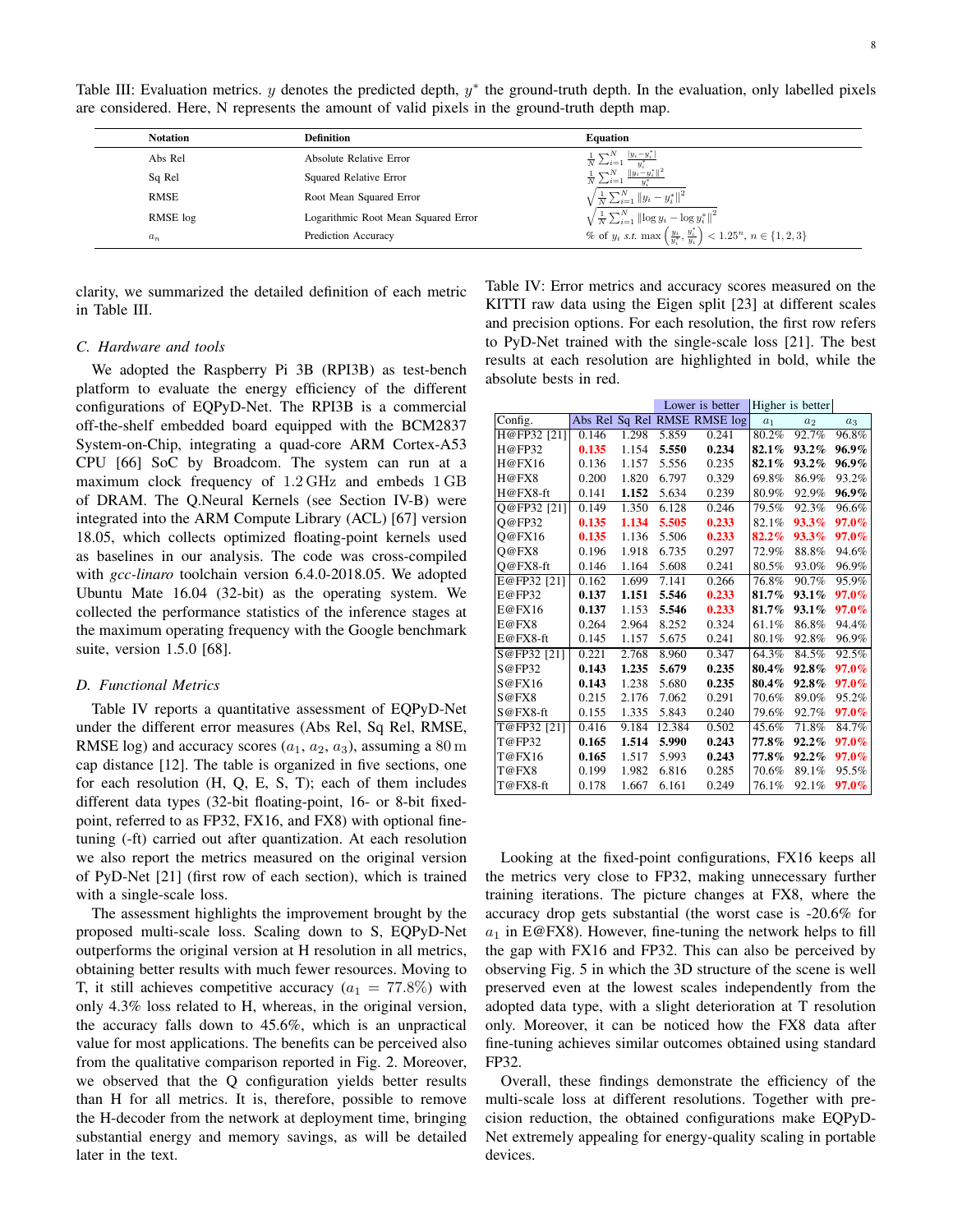

Figure 5: Depth images obtained for each value of precision and output resolution for an input taken from the KITTI dataset. The last row illustrates depth images inferred after fine-tuning (-ft).

Table V: Quantitative evaluation of KITTI test set [63] using the split of Eigen et al. [23] with maximum depth set to 80m.

|                    |                          |         |        |             | Lower is better |                | Higher is better  |                   |
|--------------------|--------------------------|---------|--------|-------------|-----------------|----------------|-------------------|-------------------|
| Method             | <b>SGM</b>               | Abs Rel | Sq Rel | <b>RMSE</b> | RMSE log        | $\delta$ <1.25 | $\delta < 1.25^2$ | $\delta < 1.25^3$ |
| DepthHints [38]    |                          | 0.096   | 0.710  | 4.393       | 0.185           | 0.890          | 0.962             | 0.981             |
| MonoResMatch [37]  |                          | 0.096   | 0.673  | 4.351       | 0.184           | 0.890          | 0.961             | 0.981             |
| MonoDepth $[12]$   | $\overline{\phantom{a}}$ | 0.114   | 0.898  | 4.935       | 0.206           | 0.861          | 0.949             | 0.976             |
| 3Net [30]          | $\overline{\phantom{a}}$ | 0.111   | 0.849  | 4.822       | 0.202           | 0.865          | 0.952             | 0.978             |
| MonoDepth2 [40]    | $\overline{\phantom{a}}$ | 0.109   | 0.873  | 4.960       | 0.209           | 0.864          | 0.948             | 0.975             |
| $PvD-Net$ [21]     | $\overline{\phantom{a}}$ | 0.146   | 1.298  | 5.859       | 0.241           | 0.802          | 0.927             | 0.968             |
| EOPyD-Net (O@FP32) | $\overline{\phantom{a}}$ | 0.135   | 1.134  | 5.505       | 0.233           | 0.821          | 0.933             | 0.970             |

## *E. Comparison to state-of-the-art techniques*

In Table V, we compare our best model Q@FP32 of Table IV to several monocular depth strategies existing in the literature on the Eigen's split of the KITTI dataset. As can be observed, the proposed training procedure applied to the original PyD-Net further improves the depth estimation accuracy and, thus, reduces the gap with respect to more complex selfsupervised architectures with a larger number of parameters such as MonoDepth [12], MonoDepth2 [40], and 3Net [30]. Despite this, state-of-the-art methods leveraging other forms of supervision based on the SGM stereo algorithm during training, such as DepthHints [38] and MonoResMatch [37], still achieve better depth outcomes. However, while achieving higher accuracy, these other networks are characterized by huge computational and memory intensity, consequently requiring to be processed on high-performance CPUs or GPUs. On the other hand, EQPyD-Net, being extremely compact and offering dynamic energy-quality scaling, represents an excellent candidate for several IoT applications.

# *F. Energy-Quality Scaling*

This section presents an extensive characterization of EQPyD-Net in the energy-quality space, aiming to understand and quantify the benefits of the adopted scaling knobs, namely resolution and precision. As quality metric we selected the  $a_1$  score, which is commonly adopted to assess the prediction accuracy in the case of CNNs for monocular depth estimation [19]. To evaluate the energy consumed during inference, we measured the average Frame/J over 100 runs, assuming a constant power consumption of 3.5W along the forward pass of the inference engine. Although this is a worstcase assumption, as the adopted scaling knobs could slightly lower the average power consumption, the latency variations represent the main factor in determining the energy efficiency of a CNN on a general-purpose processor.

The first analysis deals with resolution scaling. Fig. 6 shows the energy breakdown of the different modules composing EQPyD-Net. Although the pie-chart refers to the FX16 configuration, similar percentages hold for all the precision options. The key advantage of EQPyD-Net lies in the limited contribution (only 10.8%) of the modules that are always executed regardless of the selected resolution (orange area). Thanks to its lightweight pyramidal encoder, EQPyD-Net pushes the computational efforts to those decoder branches processed only when high quality is needed. Moreover, the improved training procedure allows removing the H-decoder, which is by far the most consuming block with 62.8% of energy.

The cooperation with precision scaling further extends the achievable savings, as depicted in Fig. 7. At each scale, the bar-plot illustrates the energy gains (normalized to H@FP32) achieved through fixed-point quantization. The observed trends validate the proposed Q.Neural Kernels (see Section IV-B), since the energy efficiency lowers with the precision. Most importantly, FX16 always outperforms FP32 while keeping the same level of quality. A more in-depth analysis reveals interesting aspects of the nature of the two knobs. The savings achieved by resolution scaling gets lower at smaller scales, ranging from 2.69 $\times$  (H $\rightarrow$ Q at FX16) to 1.09 $\times$  $(S \rightarrow T$  at FX16), whereas the savings brought by reduced bitwidth keeps almost constant, around  $1.38\times$  (FX16 $\rightarrow$ FX8-ft at constant resolution). Indeed, precision scaling operates as a coarse-grain knob and improves the efficiency by reducing the complexity of all the network layers.

A more intelligible representation of this concept is reported in the Pareto analysis of Fig. 8. The plot places each configuration of EQPyD-Net in the energy vs. accuracy space. The five non-dominated points are connected by the Pareto curve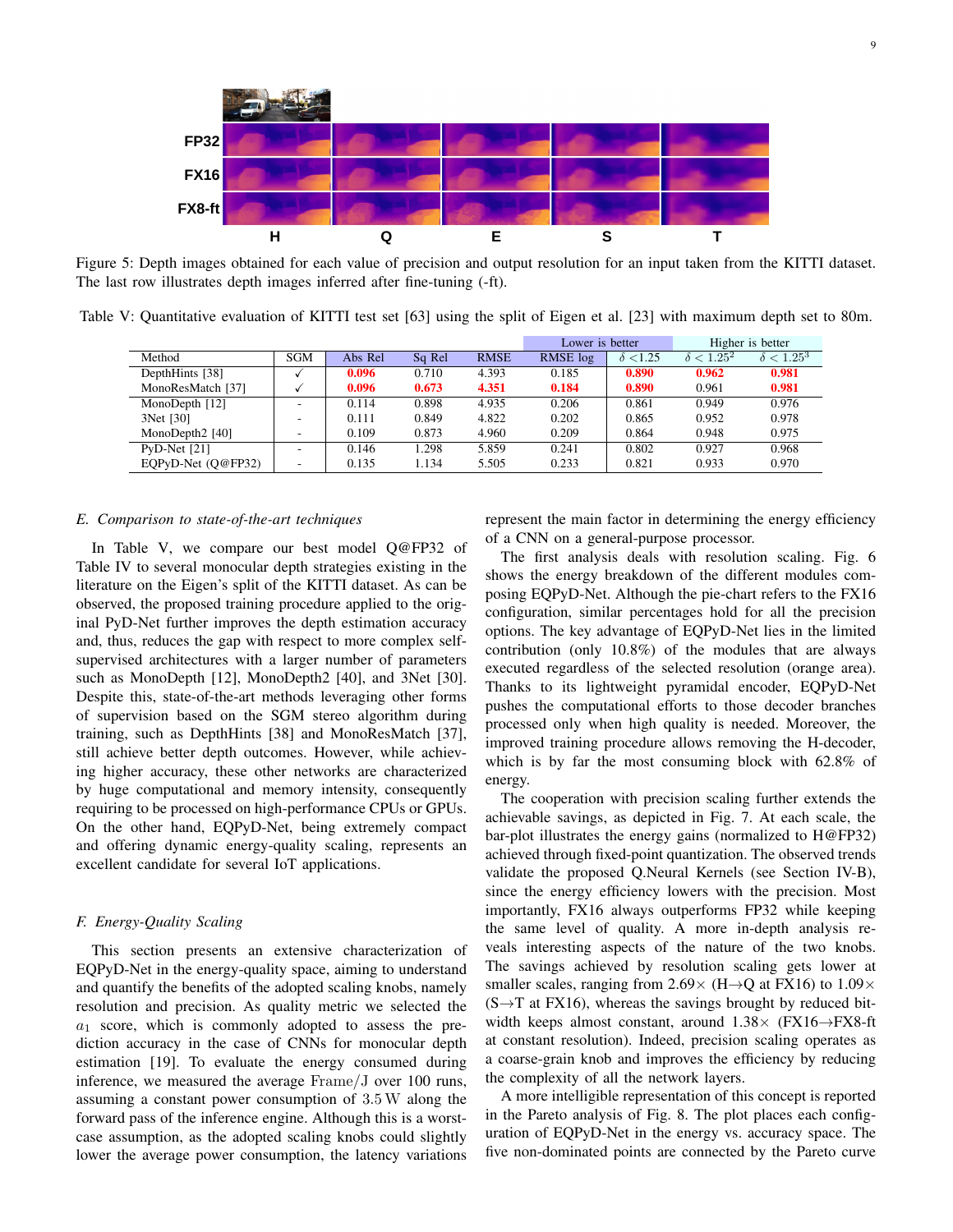

Figure 6: Energy breakdown of different modules of EQPyD-Net at FX16. Similar values have been observed also for FX8.



Figure 7: Energy efficiency at different output scales and precision configurations. Annotations indicate the relative improvement with respect to H@FP32 (0.141 Frame/J).

(orange line). This analysis reveals that switching across highresolution configurations (Q, E, S) ensures significant energy savings with limited accuracy loss. Instead, when moving towards the lowest resolution  $(S \rightarrow T)$ , the accuracy degradation gets substantial (-2.6%) with limited energy savings (-9.38%). Conversely, precision scaling (S@FX16→S@FX8-ft) achieves 31.2% savings, yet with negligible accuracy drop (only 0.8%).

#### *G. Memory*

This subsection aims to evaluate the cost of storing the Pareto optimal configurations of EQPyD-Net (those of Fig. 8), enabling energy-quality scaling at run time. The overall memory footprint is the sum of two main contributions: the network weights, stored on the flash memory and block-loaded into RAM just before the execution, and the partial activations produced by the intermediate layers during inference. The latter are stored on the RAM through a time-shared buffer to reduce peak memory usage. At a given arithmetic precision, different resolution options share the same network weights since resolution scaling implies layer skipping (see Section III-A). By contrast, configurations centered on different arithmetic precisions need the availability of two separate weight-sets, i.e., 16-bit and 8-bit. However, as depicted in the barplot of Fig. 9a, the weights of the original PyD-Net (H@FP32) takes 7.6 MB (red bar), whereas the sum of the two configurations Q@FX16 and S@FX8-ft takes only 5.2 MB (yellow and gray bars), ensuring 44% less memory occupation.

Concerning the RAM requirements, the peak usage is dictated by the decoder branches due to their large number of channels (up to 96). Therefore, the RAM depends on the selected scale, as can be inferred from Fig. 9b. Besides that, precision scaling allows further savings with a linear reduction



Figure 8: Energy and accuracy at different output resolutions (from left to right H $\rightarrow$ T) and precision configurations (FX16 and FX8-ft). The orange curve connects Pareto-optimal solutions.



Figure 9: Flash (a) and RAM (b) requirements for Energy-Quality scaling with EQPyD-Net.

of RAM resources. Indeed, the transition S@FX16→S@FX8 ft halves the memory utilization. In all cases, the resources needed are limited to few tens of MBs, from 38.3 MB to 13.3 MB, instead of 206.0 MB required by the original PyD-Net (H@FP32), making EQPyD-Net extremely suitable for several embedded platforms.

### VI. CURRENT LIMITATIONS

Our approach enables flexible depth estimation, effectively allowing to trade accuracy for efficiency when deployed on platforms with low memory and energy budget. Although the single-camera setup required by our framework is cheap and thus a perfect candidate for IoT applications, single-image depth estimation remains an ill-posed problem [26], whose limitations are intrinsically inherited by our proposal. A future development aimed at overcoming these latter could aim to implement a similar, flexible solution for a binocular [11] or multi-view stereo setup.

### VII. CONCLUSION

This work presented a thorough assessment of the energyquality trade-off achievable by EQPyD-Net for the implementation of monocular depth estimation on low-power embedded systems. We studied the intersection of two knobs acting at different optimization levels: (i) resolution scaling through the design and training of a CNN for multi-scale inference; (ii) precision scaling through network quantization and code optimization. Experimental results collected on the Cortex-A53 CPU validate the efficiency of the adopted strategy.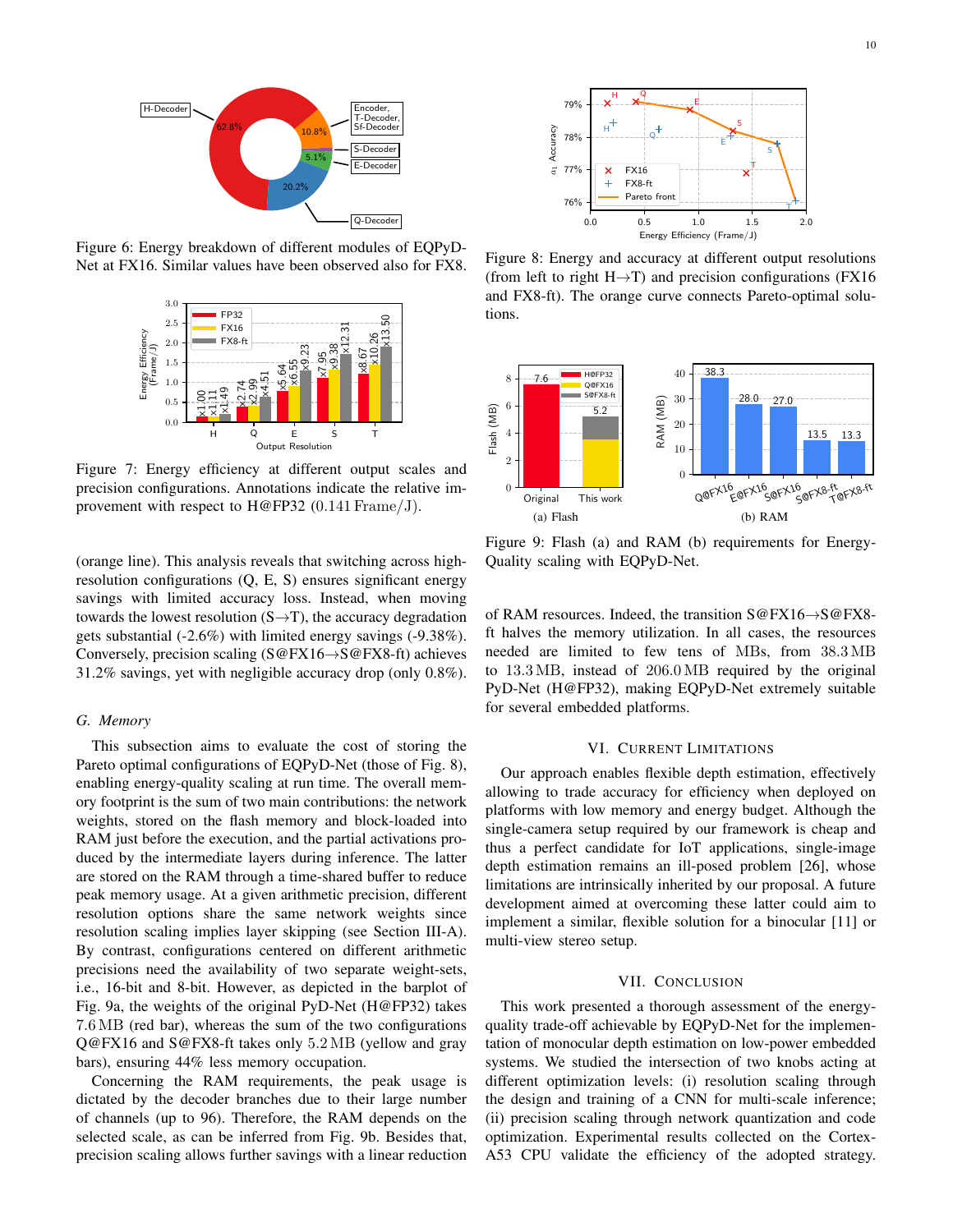Thanks to the design and optimization flow adopted, EQPyD-Net offers five working points that can be selected at run time to match different energy/quality constraints. On the KITTI dataset, EQPyD-Net reaches an 82.2% accuracy at 0.4 Frame/J or achieves 92.6% of energy reduction at the cost of limited accuracy degradation (-6.1%). Despite its dynamic structure, EQPyD-Net is still compact requiring only 5.2 MB for storing weights and 38.3 MB (in the worst case) for execution.

#### REFERENCES

- [1] J. Zbontar and Y. LeCun, "Stereo matching by training a convolutional neural network to compare image patches," *Journal of Machine Learning Research*, vol. 17, no. 1-32, p. 2, 2016.
- [2] N. Mayer, E. Ilg, P. Hausser, P. Fischer, D. Cremers, A. Dosovitskiy, and T. Brox, "A large dataset to train convolutional networks for disparity, optical flow, and scene flow estimation," in *The IEEE Conference on Computer Vision and Pattern Recognition (CVPR)*, June 2016.
- [3] J.-R. Chang and Y.-S. Chen, "Pyramid stereo matching network," in *The IEEE Conference on Computer Vision and Pattern Recognition (CVPR)*, 2018.
- [4] F. Zhang, V. Prisacariu, R. Yang, and P. H. Torr, "Ga-net: Guided aggregation net for end-to-end stereo matching," in *Proceedings of the IEEE Conference on Computer Vision and Pattern Recognition*, 2019, pp. 185–194.
- [5] S. Pirbhulal, H. Zhang, M. E. E Alahi, H. Ghayvat, S. C. Mukhopadhyay, Y.-T. Zhang, and W. Wu, "A novel secure iot-based smart home automation system using a wireless sensor network," *Sensors*, vol. 17, no. 1, p. 69, 2017.
- [6] S. Pirbhulal, W. Wu, K. Muhammad, I. Mehmood, G. Li, and V. H. C. de Albuquerque, "Mobility enabled security for optimizing iot based intelligent applications," *IEEE Network*, vol. 34, no. 2, pp. 72–77, 2020.
- [7] A. H. Sodhro, S. Pirbhulal, L. Zongwei, K. Muhammad, and N. Zahid, "Towards 6g architecture for energy efficient communication in iotenabled smart automation systems," *IEEE Internet of Things Journal*, 2020.
- [8] S. Dong, Z. Gao, S. Pirbhulal, G.-B. Bian, H. Zhang, W. Wu, and S. Li, "Iot-based 3d convolution for video salient object detection," *Neural computing and applications*, vol. 32, no. 3, pp. 735–746, 2020.
- [9] A. Venckauskas, V. Stuikys, R. Damasevicius, and N. Jusas, "Modelling of internet of things units for estimating security-energy-performance relationships for quality of service and environment awareness," *Security and Communication Networks*, vol. 9, no. 16, pp. 3324–3339, 2016.
- [10] E. Ever, P. Shah, L. Mostarda, F. Omondi, and O. Gemikonakli, "On the performance, availability and energy consumption modelling of clustered iot systems," *Computing*, vol. 101, no. 12, pp. 1935–1970, 2019.
- [11] M. Poggi, F. Tosi, K. Batsos, P. Mordohai, and S. Mattoccia, "On the synergies between machine learning and binocular stereo for depth estimation from images: a survey," *IEEE Transactions on Pattern Analysis and Machine Intelligence*, 2021.
- [12] C. Godard, O. Mac Aodha, and G. J. Brostow, "Unsupervised monocular depth estimation with left-right consistency," in *Proceedings of the IEEE Conference on Computer Vision and Pattern Recognition*, 2017, pp. 270– 279.
- [13] A. H. Sodhro, A. K. Sangaiah, G. H. Sodhro, A. Sekhari, Y. Ouzrout, and S. Pirbhulal, "Energy-efficiency of tools and applications on internet," in *Computational intelligence for multimedia big data on the cloud with engineering applications*. Elsevier, 2018, pp. 297–318.
- [14] Y. Lin, X. Jin, J. Chen, A. H. Sodhro, and Z. Pan, "An analytic computation-driven algorithm for decentralized multicore systems," *Future Generation Computer Systems*, vol. 96, pp. 101–110, 2019.
- [15] A. McDole, M. Abdelsalam, M. Gupta, and S. Mittal, "Analyzing cnn based behavioural malware detection techniques on cloud iaas," in *International Conference on Cloud Computing*. Springer, 2020, pp. 64–79.
- [16] A. McDole, M. Gupta, M. Abdelsalam, S. Mittal, and M. Alazab, "Deep learning techniques for behavioral malware analysis in cloud iaas. in *Malware Analysis using Artificial Intelligence and Deep Learning*. Springer, 2020, pp. 269–285.
- [17] D. Gupta, O. Kayode, S. Bhatt, M. Gupta, and A. S. Tosun, "Learner's dilemma: Iot devices training strategies in collaborative deep learning," in *2020 IEEE 6th World Forum on Internet of Things (WF-IoT)*. IEEE, 2020, pp. 1–6.
- [18] M. Poggi, F. Aleotti, F. Tosi, and S. Mattoccia, "Towards real-time unsupervised monocular depth estimation on cpu," in *2018 IEEE/RSJ International Conference on Intelligent Robots and Systems (IROS)*. IEEE, 2018, pp. 5848–5854.
- [19] Wofk, Diana and Ma, Fangchang and Yang, Tien-Ju and Karaman, Sertac and Sze, Vivienne, "FastDepth: Fast Monocular Depth Estimation on Embedded Systems," in *2019 International Conference on Robotics and Automation (ICRA)*. IEEE, 2019, pp. 6101–6108.
- [20] Z. Yu, P. Machado, A. Zahid, A. M. Abdulghani, K. Dashtipour, H. Heidari, M. A. Imran, and Q. H. Abbasi, "Energy and performance trade-off optimization in heterogeneous computing via reinforcement learning," *Electronics*, vol. 9, no. 11, p. 1812, 2020.
- [21] V. Peluso, A. Cipolletta, A. Calimera, M. Poggi, F. Tosi, and S. Mattoccia, "Enabling energy-efficient unsupervised monocular depth estimation on armv7-based platforms," in *2019 Design, Automation & Test in Europe Conference & Exhibition (DATE)*. IEEE, 2019, pp. 1703–1708.
- [22] M. Shafique, R. Hafiz, M. U. Javed, S. Abbas, L. Sekanina, Z. Vasicek, and V. Mrazek, "Adaptive and energy-efficient architectures for machine learning: Challenges, opportunities, and research roadmap," in *2017 IEEE Computer Society Annual Symposium on VLSI (ISVLSI)*. IEEE, 2017, pp. 627–632.
- [23] D. Eigen, C. Puhrsch, and R. Fergus, "Depth map prediction from a single image using a multi-scale deep network," in *Advances in neural information processing systems*, 2014, pp. 2366–2374.
- [24] I. Laina, C. Rupprecht, V. Belagiannis, F. Tombari, and N. Navab, "Deeper depth prediction with fully convolutional residual networks," in *2016 Fourth international conference on 3D vision (3DV)*. IEEE, 2016, pp. 239–248.
- [25] F. Liu, C. Shen, G. Lin, and I. Reid, "Learning depth from single monocular images using deep convolutional neural fields," *IEEE transactions on pattern analysis and machine intelligence*, vol. 38, no. 10, pp. 2024– 2039, 2015.
- [26] A. Saxena, M. Sun, and A. Y. Ng, "Make3d: Learning 3d scene structure from a single still image," *IEEE transactions on pattern analysis and machine intelligence*, vol. 31, no. 5, pp. 824–840, 2009.
- [27] L. Ladicky, J. Shi, and M. Pollefeys, "Pulling things out of perspective," in *Proceedings of the IEEE Conference on Computer Vision and Pattern Recognition*, 2014, pp. 89–96.
- [28] S. Fanello, C. Keskin, S. Izadi, P. Kohli, D. Kim, D. Sweeney, A. Criminisi, J. Shotton, S. B. Kang, and T. Paek, "Learning to be a depth camera for close-range human capture and interaction," *ACM Transactions on Graphics (TOG) - Proceedings of ACM SIGGRAPH 2014*, vol. 33, July 2014.
- [29] R. Garg, V. K. BG, G. Carneiro, and I. Reid, "Unsupervised cnn for single view depth estimation: Geometry to the rescue," in *European Conference on Computer Vision*. Springer, 2016, pp. 740–756.
- [30] M. Poggi, F. Tosi, and S. Mattoccia, "Learning monocular depth estimation with unsupervised trinocular assumptions," in *6th International Conference on 3D Vision (3DV)*, 2018.
- [31] P. Z. Ramirez, M. Poggi, F. Tosi, S. Mattoccia, and L. Di Stefano, "Geometry meets semantics for semi-supervised monocular depth estimation," in *Asian Conference on Computer Vision*. Springer, 2018, pp. 298–313.
- [32] S. Pillai, R. Ambruş, and A. Gaidon, "Superdepth: Self-supervised, super-resolved monocular depth estimation," in *2019 International Conference on Robotics and Automation (ICRA)*. IEEE, 2019, pp. 9250– 9256.
- [33] F. Aleotti, F. Tosi, M. Poggi, and S. Mattoccia, "Generative adversarial networks for unsupervised monocular depth prediction," in *15th European Conference on Computer Vision (ECCV) Workshops*, 2018.
- [34] L. Andraghetti, P. Myriokefalitakis, P. L. Dovesi, B. Luque, M. Poggi, A. Pieropan, and S. Mattoccia, "Enhancing self-supervised monocular depth estimation with traditional visual odometry," in *7th International Conference on 3D Vision (3DV)*, 2019.
- [35] M. Poggi, F. Aleotti, F. Tosi, and S. Mattoccia, "On the uncertainty of self-supervised monocular depth estimation," in *The IEEE Conference on Computer Vision and Pattern Recognition (CVPR)*, 2020.
- [36] Y. Kuznietsov, J. Stuckler, and B. Leibe, "Semi-supervised deep learning for monocular depth map prediction," in *The IEEE Conference on Computer Vision and Pattern Recognition (CVPR)*, July 2017.
- [37] F. Tosi, F. Aleotti, M. Poggi, and S. Mattoccia, "Learning monocular depth estimation infusing traditional stereo knowledge," in *The IEEE Conference on Computer Vision and Pattern Recognition (CVPR)*, 2019.
- [38] J. Watson, M. Firman, G. J. Brostow, and D. Turmukhambetov, "Selfsupervised monocular depth hints," in *Proceedings of the IEEE International Conference on Computer Vision*, 2019, pp. 2162–2171.